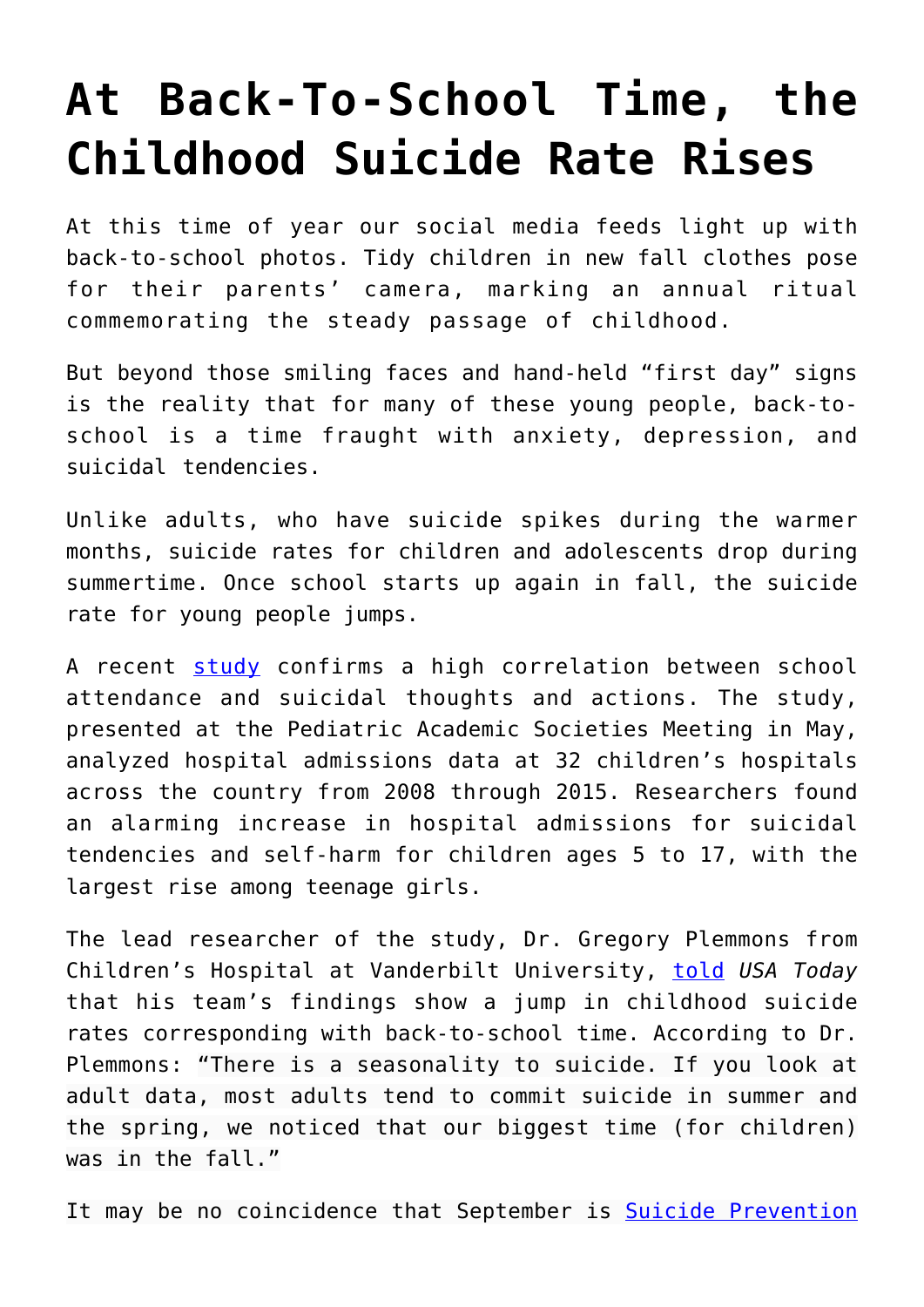## [Month](https://www.psychologytoday.com/blog/when-your-adult-child-breaks-your-heart/201509/september-is-suicide-prevention-month).

The study's findings shed more light on the [rising suicide](http://www.cnn.com/2016/11/03/health/kids-suicide-deaths-increase/) [rate among children](http://www.cnn.com/2016/11/03/health/kids-suicide-deaths-increase/), suggesting that school attendance may play a large role. According to the [CDC](https://www.cdc.gov/mmwr/volumes/65/wr/mm6543a8.htm?s_cid=mm6543a8_w), the suicide rate among 10 to 14 year olds has doubled since 2007. And [for girls](http://www.npr.org/sections/health-shots/2016/04/22/474888854/suicide-rates-climb-in-u-s-especially-among-adolescent-girls) [in that age group,](http://www.npr.org/sections/health-shots/2016/04/22/474888854/suicide-rates-climb-in-u-s-especially-among-adolescent-girls) the suicide rate has tripled over the past 15 years. [According](http://www.cnn.com/2017/05/05/health/children-teens-suicide-study/index.html) to Carl Tishler, a professor of psychology and psychiatry at The Ohio State University, there are now "an estimated 12 to 15 million children on psychotropic medications."

Dr. Peter Gray, a Boston College psychology professor, writes frequently about the problems with coercive schooling and the [danger of back to school](https://www.psychologytoday.com/blog/freedom-learn/201408/the-danger-back-school) time. In his research, he finds striking correlations between school attendance and heightened incidences of suicide and mental health issues, warning: "if you are a parent of a school-age child thinking about 'back to school,' keep this in mind: The available evidence suggests quite strongly that school is bad for children's mental health."

Many parents and educators are recognizing the negative effects that forced schooling can have on teenagers' mental health, and are seeking out—or creating—alternatives to school. One such educator is George Popham, a former public school teacher who in 2013 founded [Bay State Learning Center](http://www.baystatelearning.org/) (BSLC), a self-directed learning space for tweens and teens just outside of Boston that offers full-time and part-time enrollment options for homeschooling families.

Popham says that many of the young people who attend Bay State never considered homeschooling but were driven to it by mounting anxieties brought on by traditional schooling. He says:

*"A huge number of the new students who come to us are presenting some kind of anxiety disorder, and we find that*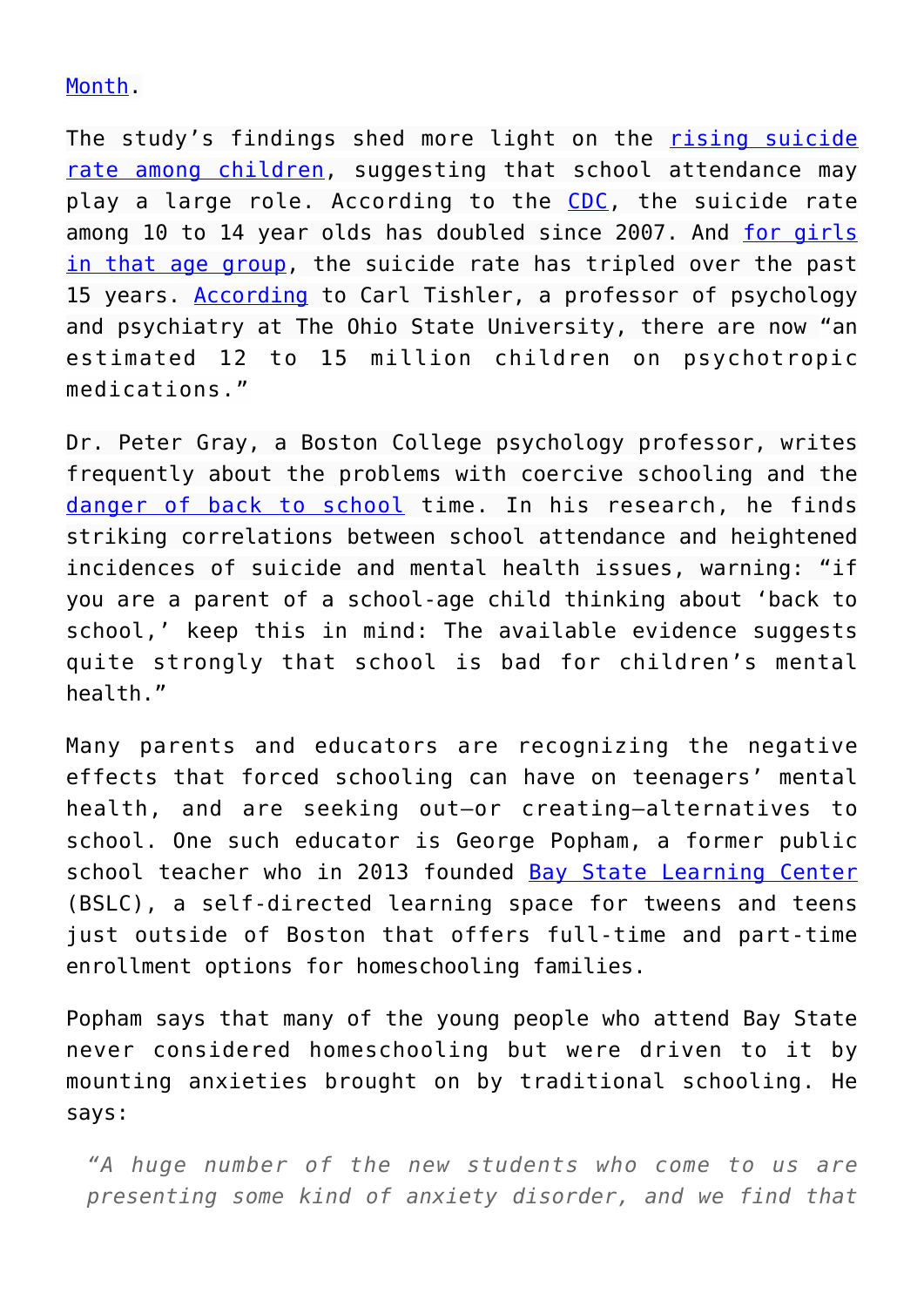*almost all of them are significantly improved within weeks of joining BSLC. I get calls from therapists asking what we have done! I think the real story is in what we haven't done. We haven't made all their choices for them, we haven't structured all of their available time, and we haven't coerced them into unnaturally regimented patterns. Everything changes when you take coercion out of the picture. Teenagers are actually quite happy people by nature. If you take them out of an environment that makes them miserable they flourish, and the social communities they share become pleasant, accepting, creative and fun. And, in a positive environment, the natural human desire to learn can flourish, there is no need to force it."*

As a new school year begins for millions of children across the country, some of them will experience rising schoolrelated anxiety and depression. Instead of tolerating it as a typical side effect of conventional schooling, more parents are discovering alternatives to school that enable their kids to flourish.

With [self-directed learning centers](https://www.self-directed.org/), like Bay State, popping up across the country to support homeschooling families, it has never been easier for parents to take charge of their children's education and preserve their kids' mental wellbeing.